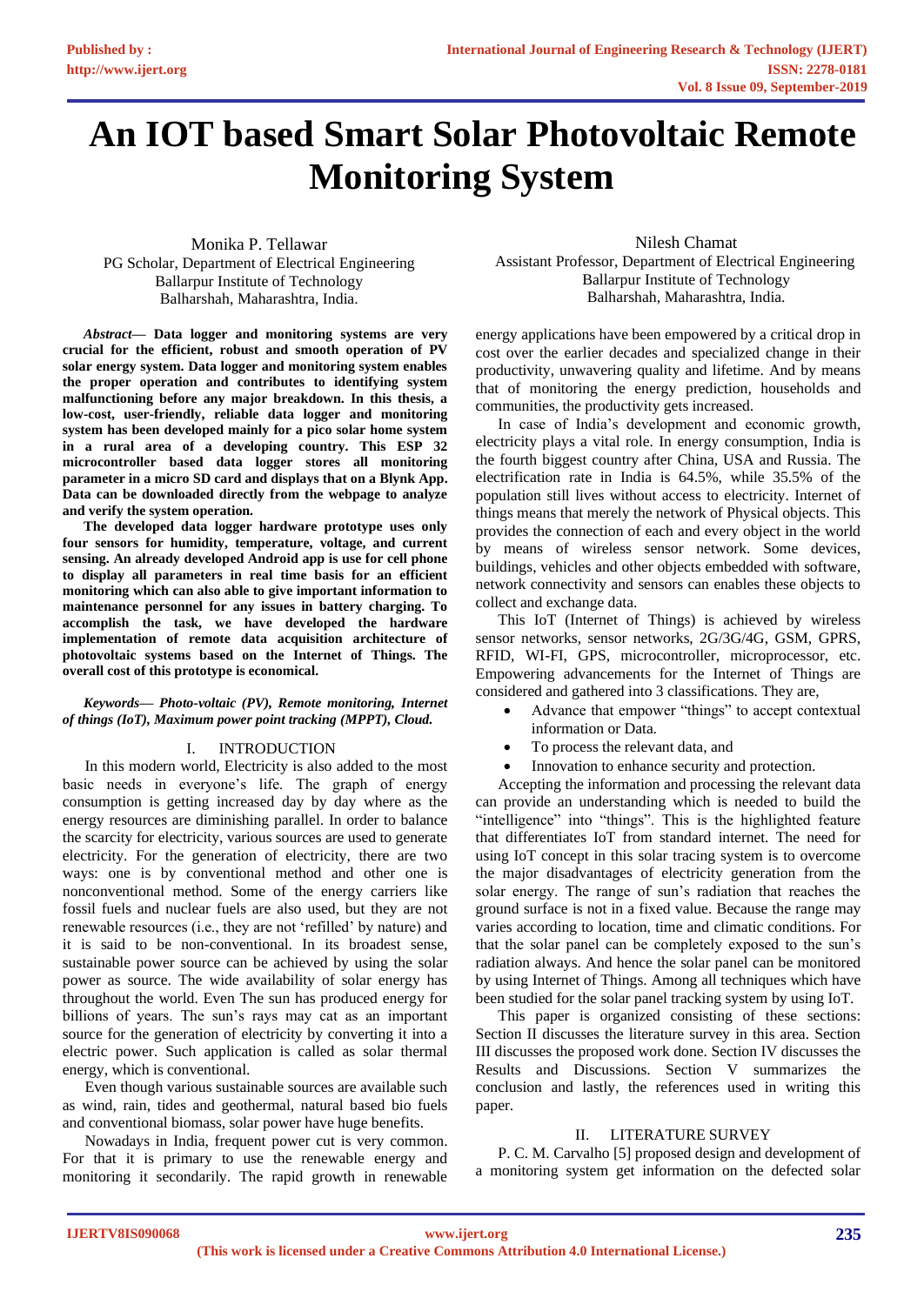panels for timely repair and maintenance. Based on a low-cost wireless sensor network; the design, development and the work of monitoring system of distributed solar panels along with automated data logging has been reported to help the current situation. This system can be used up to 146 V and 15.5 A solar cell systems with an automatic selection of best resolutions. The overall cost of their system is rupees 12000.

Lab-VIEW based real-time interface system in paper [6] presents, a detailed characterization of the performance and dynamic behavior of photovoltaic systems. They developed a software tool that integrates several types of instruments into a single system which can offer online measurements of all data sources and compare simulation results with monitored data in real-time. The proposed method provides a fast, secure and reliable system by making the system database-ready for performance analysis of PV systems. The integration methodology of robust simulation and monitoring data in realtime can be used to study the fault diagnosis of a PV system.

To solve the current problem of monitoring photovoltaic (PV) systems especially for regions in developing countries or remote areas; an Arduino based open-source electronic platform data logger was developed [7]. This data logger meets the International Electro technical Commission (IEC) standards requirements with a resolution of 18-bits, including 8 analog inputs for measuring up-to 8 PV modules. They mentioned that this data logger can be customized for the specific needs of each project at low-cost and the cost is around 6000 rupees.

Jongbae Kim, [8] designed a remote intelligent monitoring system based on Tiny OS for monitoring and management for PV power generation. This system had implemented remote monitoring and reverse control by the host computer, ARM gateways, wireless sensor networks, and other components.

A simple sensor-based microcontroller data acquisition system for monitoring the temperature data in solar installations is developed by Gad et al. [9]. The system can easily change the date; time of experiment start and end, sampling rate and deals correctly with corruption such as power failure. The proposed data acquisition system can handle up to 16 sensors, has user interface system (4 buttons LCD screen), own storage systems such as flash memory or SD card; therefore, it doesn't require any external computer to store the sensors data. This system automatically creates a new file on the SD card every day and records data on it and data can be handled and analyzed easily by any mathematical software such as Excel or MATLAB. The system monitors the sensors remotely by using the internet.

Shri hari prasath et al., presented their research in [10] to design and implement a Smart Remote monitoring system using IOT that can monitor the Solar PV PCU and stores data in the cloud database through an easily manageable web interface. The proposed system has flexibility by using GPRS technology to interconnect the Solar PV Power Conditioning Unit to the Remote server.

Another designed with the help of Lab VIEW and DAQ card is presented in [4]. The solar panel is connected to the battery and then with sensors. The proposed system is connected by four sensors with Lab VIEW via DAQ hardware to acquire data. Lab VIEW has shown a high performance in

communicating with several devices simultaneously and high capability of displaying several variables behavior at a time.

An android based design of an electronic system for the measurement and control of the physical parameters like water temperature, solar collector's fluid temperature, solar radiation level, etc. to monitor and consequently optimize thermal-solar plant functioning is presented in [6]. The designed control unit can monitor and program the device functionality by means of a touch-screen graphical display that to check or correct operation and quickly reveal any fault, to manage and view locally the plant functioning by serial connection to PC with terminal role, and also remotely viewing and monitoring actions, by Android-based mobile devices, through RS485/Ethernet adapter and modem/router device connected to internet network.

Soham et al. proposed a conceptual system in [7] to monitor the state of a photovoltaic system through an IoT based network to control it remotely. Through the the mobile radio network, the information from the sensors is transmitted. To send data to the remote server a GPRS module is employed. Starting with the sensing layer at the bottom, an IoT application schematic have three layered comprises of current sensors, voltage sensors, pyrano meter for irradiance measurement and other sensors which also includes microcontroller-based data processing of data acquired from sensors. The microcontroller communicates with a wireless module to initiate and transmit data to the server. Layer 2 as envisaged is the network layer where data logging from the plant for real-time processing is done which includes a database for storage. Then after the network layer, this processed and stored data is used in the application layer. In this layer sophisticated web-based services are designed based on the data collected, processed and stored. Graphical user interfaces will help to monitor the performance of the plant, the console will also advise the administrator with decisionbased on historical data that will significantly reduce the decision-making time.

S. Adhya, D. Saha [2] proposed a Renewable Energy Monitoring System (REMS), a new concept of an open source and low-cost data acquisition and transmission system using multi-user cloud remote monitoring, Raspberry Pi, and IoT, applied to decentralized RE plants. REMS architecture, based on the Internet of Things (IoT) and Cloud computing principles, consists of three main parts San USB microcontroller, Raspberry Pi (Rpi) Embedded Linux System (ELS) and Online Web Monitor for real-time cloud monitoring.

# III. PROPOSED WORK

The main objective of this proposed work is to monitor the output of PV system using the current and voltage value sensed by the arduino. To implement in smart grid, this system helps for efficient usage. In this section we present the IoT based monitoring system design of the Solar Energy Monitoring System.

# *A. System Design*

The proposed system is for monitoring and controlling the output of solar energy using IoT. Solar panel helps to store the energy in the battery. Battery has the energy which is useful for the electrical appliances. Battery is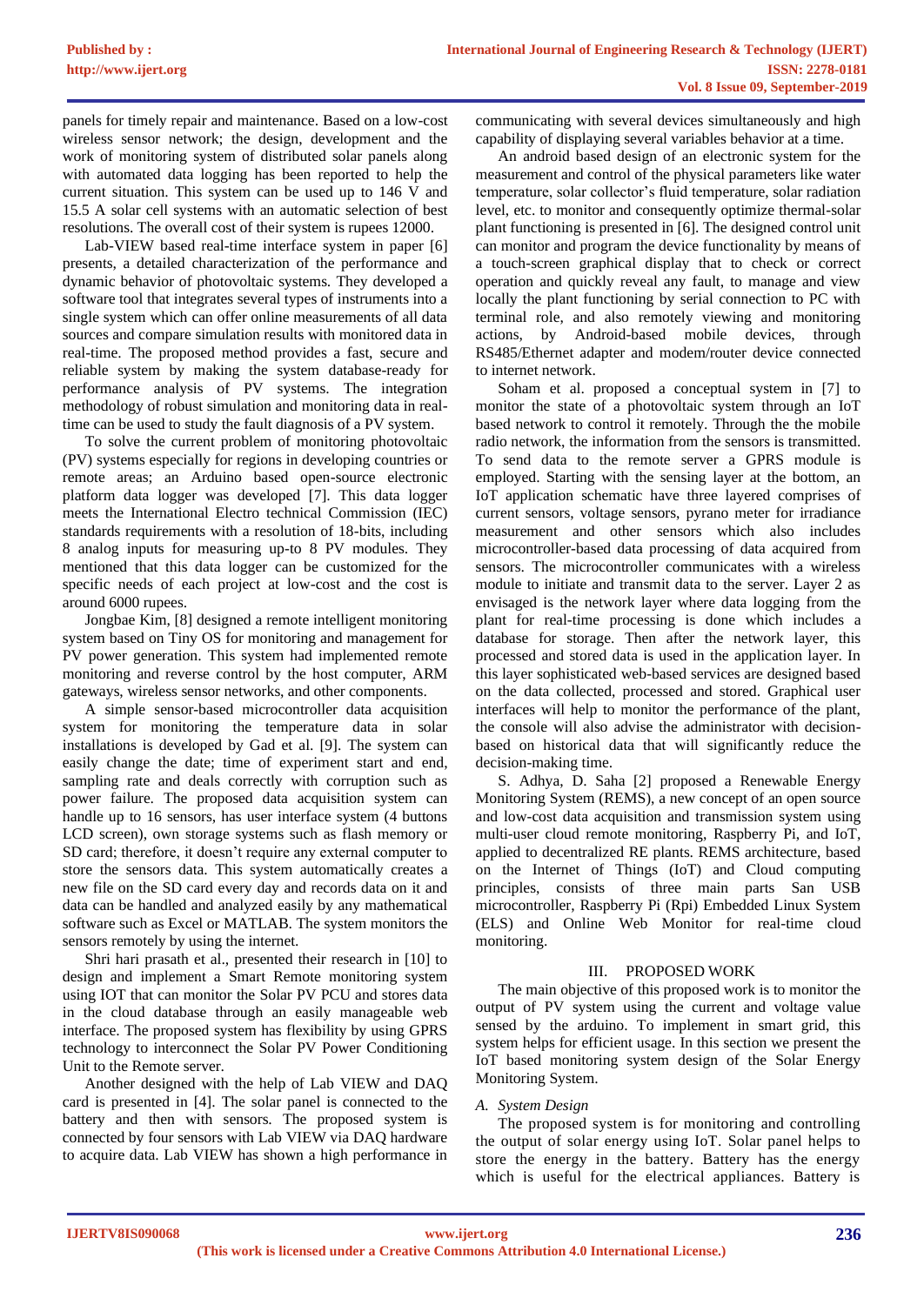connected to the Arduino. To read the sensor values Arduino, which is a micro controller, is used. Current sensor and voltage divider are connecting to the Arduino.



Fig. 1. Block Diagram of IOT Based Solar Monitoring.

The data from the arduino is display on a Blynk App. The monitoring data upload to the cloud through ESP32 as shown in the Fig 1.

# *B. Arduino IDE*

Arduino integrated development environment (IDE) is a cross-platform application which is written for both Windows and Linux operating systems using Java programming language. Arduino IDE is developed by Arduino and it originated from the IDE for the languages Processing and Wiring [29]. The IDE consists of a text editor for writing code, a compiler, and debugger to compile the code and checking errors in the code. It supports the languages C and C++ using special rules of code structuring.

A software library from the Wiring project is supplied by Arduino IDE, which offers many common input and output procedures. In this IDE a code only requires two basic functions, one is set up which initializes all modes and setup of different pins. The other function is a loop which executes in the cyclic order of its commands. The Arduino IDE uses the avrdude program to convert the executable code into a text file in a hexadecimal encoding which is loaded into the microcontroller board by a loader program in the board's firmware [30].

# *C. ESP32*

ESP32 is a microcontroller from Espressif and the Spark Fun ESP32 Thing is a WiFi-compatible comprehensive development platform. It has 28 GPIO pins, 802.11 B/G/N integrated WiFi transceiver. ESP32 is a WiFi-compatible microcontroller, but to that, it adds support for Bluetooth low-energy, and nearly 30 I/O pins.



Fig. 2. Block Diagram of IOT Based Solar Monitoring.

#### *D. Current and Voltage Acquisition Circuit*

Up to 5V can be measure by the analog inputs of Arduino. Even when connect to a 5V circuit, to help to protect the Arduino from short-circuits or unexpected voltage surges, one should use the resistors. The circuit of voltage divider as shown in the fig 3.



GND

Fig. 3. Current Sensor circuit.

This two resistors form a potential divider which is used to lower the voltage being measured to a level which the Arduino can read. Fig 3 shows the voltage divider circuit. To reduce the voltage circuit to 5V two 10 kohm and 100 kohm register are used. PCB is used to build this circuit. The voltage value is given by the Analog pin of arduino. The formula for calculating values in a potential divider is:

Vout =  $(R2 / (R1 + R2))$  \* Vin

Pov ver Suppl

Vout will be a maximum of 5V only when the divider for the Arduino voltmeter is functioning correctly. The maximum input voltage to the circuit is given by:

 $V$ max = 5.0 / (R2 / (R1 + R2))

Hall Effect current sensor ACS 712 (30 A) is used here for current measurement. ACS 712 measure positive and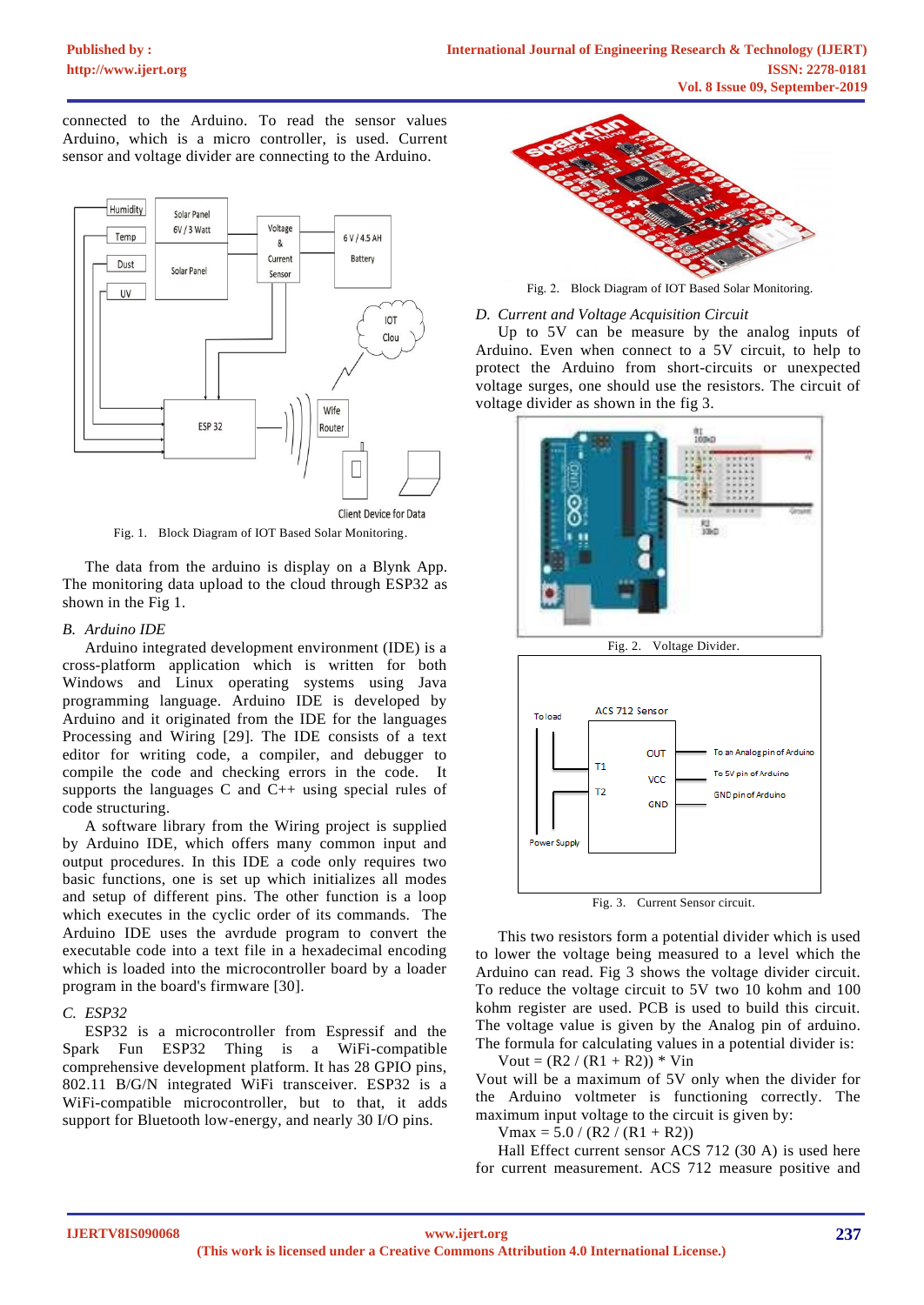negative 30Amps, corresponding to the analog output 66mV/A. This current sensor gives the readings of the current. Those values are used in the proposed system for calculating power. In this setup two DC motors are consider as a load. Battery is considered as the power supply. Other pins of sensor is connects to the Arduino. Once the connection is done as shown in the fig 4, Arduino display the values of current flow.

#### IV. IMPLIMENTATION

#### *A. Work Flow*

The work flow of the PV monitoring system is given in the form of step below:

Step 1: Arduino display the power usage using sensed values through current sensor and voltage divider.

Step 2: ESP32 fetch the arduino output data through serial port and display on Blynk App.

Step 3: ESP32 sends the monitoring data on to the cloud.

Step 4: Cloud display the data in the form of graph, which is visible to the entire user.

#### *B. Hardware Setup*



Fig. 7. Hardware setup of the proposed system.

Fig 6 shows the Hardware setup of the proposed system. The solar energy stored in battery by solar panel is DC current. Arduino sense all the parameters like temperature, humidity, UV radiations, load current and voltage value through the senser connected to Analog pins. Output is send to the EPS32. EPS32 is considered as the server. The monitor displays the web page and cloud data.

#### *C. Software Setup*

Blynk is a Platform with an Android app to control Arduino. It's a digital dashboard where by simply dragging and dropping widgets one can build a graphic interface for project. Instead, it's supporting hardware of your choice. Whether your Arduino or Raspberry Pi is linked to the Internet over Wi-Fi, Ethernet or this new ESP32 chip, Blynk will get you online and ready for the Internet Of Things.

Blynk was designed for the Internet of Things. It control hardware remotely, display sensor data, stores the data and vizualize it. There are three major components in the platform:

Blynk App - allows to create interfaces for projects using various widgets.

Blynk Server - responsible for the communications between the app and hardware. one can use once own Blynk Cloud or run onces private Blynk server locally.

Blynk Libraries – enables the communication with the server and process all the incoming and out going commands.

Now imagine: every time you press a Button in the Blynk app, the message travels to the Blynk Cloud, where it magically finds its way to your hardware. It works the same in the opposite direction and everything happens in a blynk of an eye.

#### V. RESULTS AND DISCUSSIONS

Fig 5 represents the entire hardware setup of the proposed system. The result of the system is displayed on the Blynk webpage in the form of the table contains current in amperes, voltage in volts, humidity, temperature, UV radiation and dust density with respect to date and time.

The monitoring data sent to the cloud is store in separate fields. Each fields display the individual graphs, the output of the monitoring system obtained in four different cases as shown in the Fig 7.

Case 1-Solar Panel 2

Device 1 OFF., Device 2 OFF

Case 1- Solar Panel 1

Device 1 OFF, Device 2 OFF.

solar Data Logger  $\overline{1}$ Solar Data Logge **CENT ILAR PANEL -1 SOLAR PANEL -2 DLAR PANEL -1** SOLAR PANEL -2 Humidity =  $12.000$  % Humidity =  $53.000%$ .<br>Dust Density = 0.034 ug/m.  $UV = 15.788$  mW/cm^2  $UV = 16.003 \, \text{mW/cm}^2$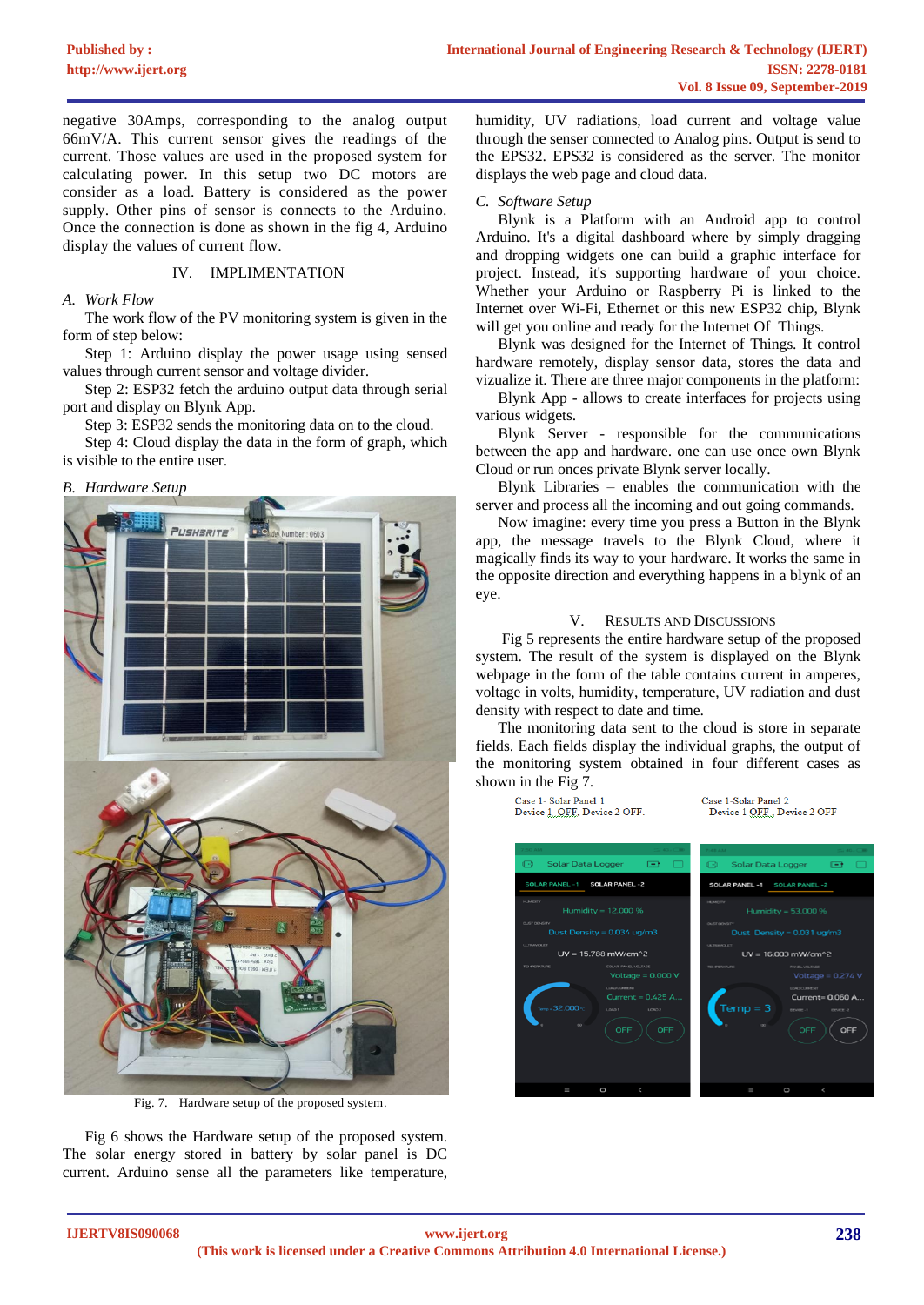TABLE I. DIFFERENT PARAMETER OF SOLAR PANAL IN DIFFRERENT

| Case-2 Solar Panel 1                                             | Case 2-Solar Panel-2                                                        |  |  |
|------------------------------------------------------------------|-----------------------------------------------------------------------------|--|--|
|                                                                  |                                                                             |  |  |
| Device 1 ON, Device 2 OFF                                        | Device 1 ON, Device 2 OFF                                                   |  |  |
| G)<br>Solar Data Logger<br>$-1$                                  | $\mathbb{R}$<br>Solar Data Logger<br>E.                                     |  |  |
| SOLAR PANEL -1 SOLAR PANEL -2                                    | SOLAR PANEL -1 SOLAR PANEL -2                                               |  |  |
| <b>HUMOTY</b><br>Humidity = 12.000 %                             | <b>HJMOTY</b><br>Humidity = 53.000 %                                        |  |  |
| <b>OUST DENSITY</b><br>Dust Density = $0.038$ ug/m3              | <b>DUST DENSITY</b><br>Dust Density = $0.025$ ug/m3                         |  |  |
| <b>ULTRAVIOLET</b><br>$UV = 15.769$ mW/cm <sup>2</sup>           | <b>ULTRAVIOLET</b><br>$UV = 16.066$ mW/cm <sup><math>\text{A}2</math></sup> |  |  |
| <b>TEMPERATURE</b><br>SOLAR PANEL VOLTAGE<br>Voltage = $0.000V$  | <b>TEMPERATURE</b><br>Voltage = $0.056$ V                                   |  |  |
| LOAD CURRENT<br>Current = 2.210 A                                | LOAD OURRENT<br>Current= 0.433 A                                            |  |  |
| $-32.000 \times$<br>LOMD2<br>10401                               | $Temp = 3$<br>$0$ EVKE-1<br>DEVICE-2                                        |  |  |
| ON:<br><b>OFF</b>                                                | ON.<br>OFF                                                                  |  |  |
| Ш<br>$\Box$<br>$\prec$                                           | Ш<br>O<br>$\prec$                                                           |  |  |
| Case-3 Solar Panel 1                                             | Case-3 Solar Panel-2                                                        |  |  |
| Device 1 OFF, Device 2 ON                                        | Device 1 OFF, Device 2 ON                                                   |  |  |
| $\odot$<br>Solar Data Logger<br>$\Box$                           | $\bigoplus$<br>Solar Data Logger<br>$\Box$                                  |  |  |
| SOLAR PANEL -1 SOLAR PANEL -2                                    | SOLAR PANEL -1 SOLAR PANEL -2                                               |  |  |
| <b>KARDITY</b><br>Humidity = 12.000 %                            | <b>HUMBER</b><br>Humidity = 53,000 %                                        |  |  |
| Dust Density = 0.036 ug/m3                                       | <b>DUST DENSITY</b><br>Dust Density = $0.031$ ug/m3                         |  |  |
| $UV = 15.788$ mW/cm^2                                            | LA TRAVAGLET<br>UV = 15.997 mW/cm^2                                         |  |  |
|                                                                  | <b>PANEL VOLTAGE</b><br><b>TERRY ENVITERE</b>                               |  |  |
| Voltage $= 0.000 V$<br>LOAD CLARES OF                            | Voltage = $0.174$ V<br>LOAD CURRENT                                         |  |  |
| Current = $0.738$ A<br>32000<br>LOAD 2                           | Current= 0.466 A<br>$Temp = 3$<br>$m \times n$<br>DONCE < 2                 |  |  |
|                                                                  |                                                                             |  |  |
| OFF<br>ON<br>$\sim$                                              | OFF<br>ON                                                                   |  |  |
| O                                                                | $\Box$<br>$\overline{\phantom{a}}$                                          |  |  |
| Case 4 Solar Panel-1                                             | Case-4 Solar Panel-2                                                        |  |  |
| Device 1 ON, Device 2 ON                                         | Device 1 ON, Device 2 ON                                                    |  |  |
| 吧<br>Solar Data Logger<br>▣                                      | 归<br>Solar Data Logger<br>L                                                 |  |  |
| SOLAR PANEL -1<br>SOLAR PANEL -2                                 | <b>SOLAR PANEL -1</b><br>SOLAR PANEL -2                                     |  |  |
| <b>HUMIDITY</b><br>Humidity = 13.000 %                           | <b>HUMOITY</b><br>Humidity = 45.000 %                                       |  |  |
| <b>DUST DENSITY</b><br>Dust Density = 0.038 ug/m3                | <b>DUST DENSITY</b><br>Dust Density = 0.021 ug/m3                           |  |  |
| <b>ULTRAVIOLET</b>                                               | <b>ULTRAVIOLET</b>                                                          |  |  |
| UV = 15.592 mW/cm^2<br><b>TEMPERATURE</b><br>SOLAR PANEL VOLTAGE | UV = 15.915 mW/cm^2<br>TEMPERATURE<br>PANEL VOLTAGE                         |  |  |
| Voltage = $5.999$ V<br>LDAD CURRENT                              | Voltage = $3.186$ V                                                         |  |  |
| Current = 1.174 Amp<br>31,000                                    | LOAD CURRENT<br>Current= 0.323 Amp                                          |  |  |
| LOAD 1<br>LOAD 2                                                 | Temp = 36.<br>T-33N30<br>DEVICE-2                                           |  |  |
| ON<br>ON                                                         | 100<br>ON<br>ON                                                             |  |  |

Fig. 8. Output results of solar panel 1 and 2 in different cases.

IOT-based monitoring improves the energy efficiency of the system, reduce supervision time and facilitate the network management. The Various cases for the IoT based data acquisition system has been tested successfully and the simulation analysis results are shown in table I.

| CASES          |                          |                |                         |                         |                                                 |  |
|----------------|--------------------------|----------------|-------------------------|-------------------------|-------------------------------------------------|--|
| S.N.           | <b>Cases</b>             |                | <b>Parameter</b>        | <b>Solar Pane-1</b>     | <b>Solar Panel-2</b>                            |  |
| 1              | <b>DEV</b><br><b>OFF</b> | 1              | Humidity<br>Temperature | 12.00%<br>$32^{\circ}c$ | 13.00%<br>33.00 $\degree$ c<br>$0.031$ ug/m $3$ |  |
|                | DEV<br><b>OFF</b>        | $\overline{2}$ | Dust Density            | $0.034$ ug/m $3$        | 16.332<br>mW/cm2                                |  |
|                |                          |                | Ultraviolet             | 15.788<br>mw/cm2        | 0.060A                                          |  |
|                |                          |                | <b>Load Current</b>     | 0.425A                  | 0.274V                                          |  |
|                |                          |                | Panel Voltage           | 0.257 V                 |                                                 |  |
| $\overline{c}$ | <b>DEV</b><br><b>ON</b>  | 1              | Humidity<br>Temperature | 12.00%<br>$32^{\circ}c$ | 11.00%<br>$30^{\circ}c$                         |  |
|                | DEV<br><b>OFF</b>        | $\overline{2}$ | Dust Density            | $0.038$ ug/m $3$        | $0.025 \text{ ug/m}3$                           |  |
|                |                          |                | Ultraviolet             | 15.769<br>mw/cm2        | 16.066<br>mW/cm2                                |  |
|                |                          |                | <b>Load Current</b>     | 2.210 A                 | 0.433A                                          |  |
|                |                          |                | Panel Voltage           | 4.660 V                 | 0.056 V                                         |  |
| 3              | <b>DEV</b><br><b>OFF</b> | 1              | Humidity<br>Temperature | 12.00%<br>$32^{\circ}c$ | 13.00% 31 °c                                    |  |
|                | <b>DEV</b><br>2 ON       |                | Dust Density            | $0.036 \text{ ug/m}3$   | $0.031$ ug/m $3$                                |  |
|                |                          |                | Ultraviolet             | 15.788<br>mW/cm2        | 15.997<br>mW/cm2                                |  |
|                |                          |                | <b>Load Current</b>     | 0.738A                  | 0.174A                                          |  |
|                |                          |                | Panel Voltage           | 2.444 V                 | 2.466 V                                         |  |
| 4              | DEV<br><b>ON</b>         | 1              | Humidity<br>Temperature | 13.00%<br>$31^{\circ}c$ | 45.00%<br>$36^{\circ}c$                         |  |
|                | <b>DEV</b><br>2 ON       |                | Dust Density            | $0.038 \text{ ug/m}3$   | $0.021$ ug/m3                                   |  |
|                |                          |                | <b>Ultraviolet</b>      | 15.592<br>mW/cm2        | 15.997<br>mW/cm2                                |  |
|                |                          |                | <b>Load Current</b>     | 1.174A                  | 1.323A                                          |  |
|                |                          |                | Panel Voltage           | 5.99 V                  | 3.186 V                                         |  |

# VI. CONCUSION AND FUTURE WORK

The integration of renewable energies into the electricity distribution network has become a necessity and consequently the search for new and effective solutions for remote monitoring and control is required. In this project, an IOT-based solar panel remote monitoring system has been proposed to collect data on important parameters of solar panels. The continuous record of performance data and failure data enables by IoT, so that it can be used for analytics for predicting and forecasting the future power generation possibilities, income production etc. The frequent maintenance of the photovoltaic systems also gets prevented by it. IoT will play a major role in accessing the control over the photovoltaic system installed at remote locations or far away from the control center. IOT-based monitoring will improve the energy efficiency of the system, reduce